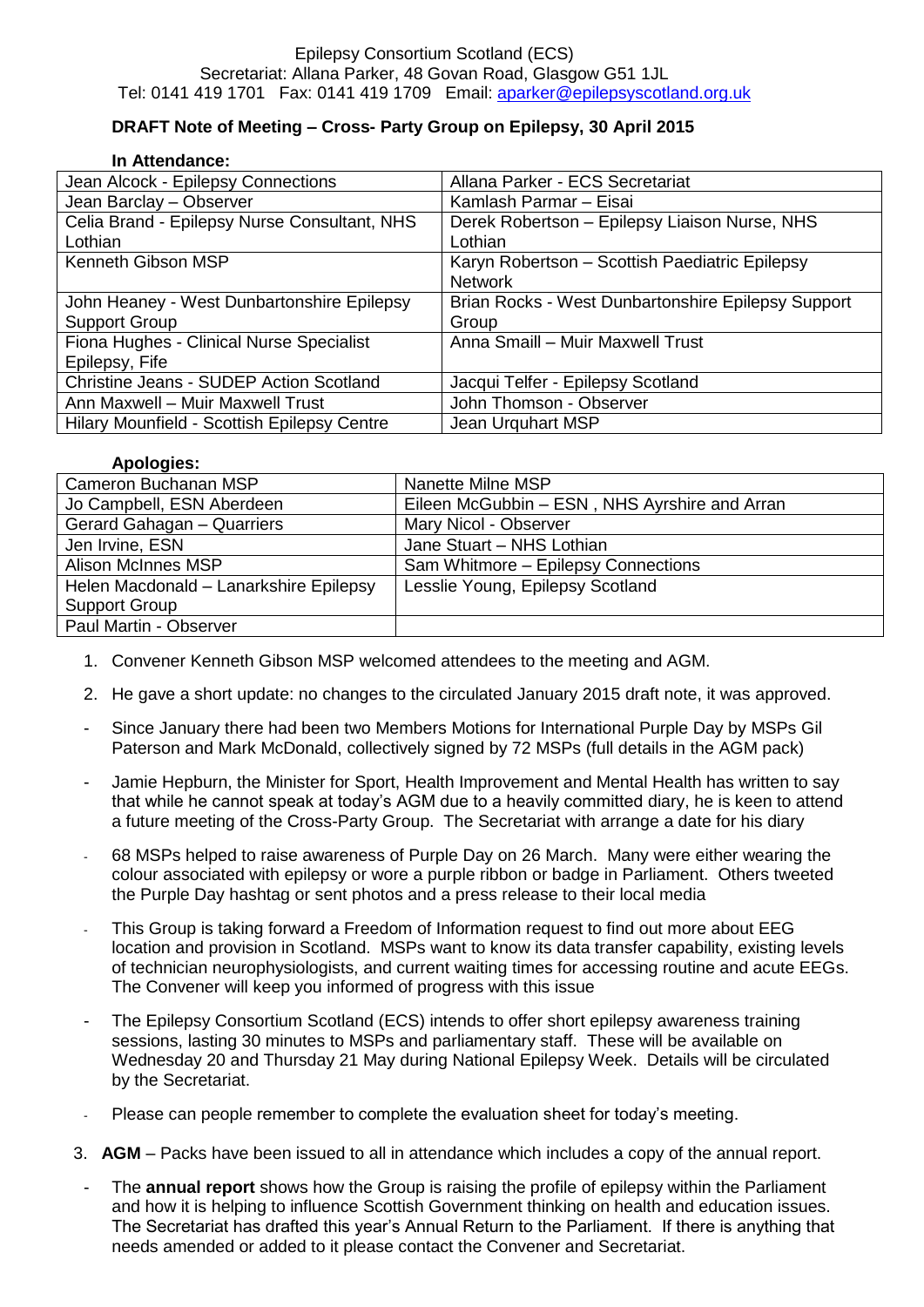- **Financial Report** No income was received or spent directly by the Cross-Party Group on Epilepsy since the last AGM in April 2014. However, the Epilepsy Consortium Scotland (ECS) has provided assistance through a Secretariat worth £679 and has met the administration costs for mailing, briefings, catering, travel and speakers' expenses amounting to £695.49 for the Epilepsy Group meetings in the last 12 months (April and September 2014 and January 2015).
- **Nomination and Election of Officers** –The Convener handed over to the Secretariat for the nomination and election of office bearers. The Secretariat read out the sole nominee for each post:
- Kenneth Gibson MSP was re-elected as Convener, proposed by Jean Urquhart MSP
- Alison McInnes was re-elected as Deputy Convener, proposed by Jean Urquhart MSP and seconded by Kenneth Gibson MSP
- Richard Simpson was re-elected as Deputy Convener, proposed by Jean Urquhart MSP and seconded by Kenneth Gibson MSP
- Nanette Milne MSP was re-elected as Secretary, proposed by Jean Urquhart and seconded by Kenneth Gibson MSP
- 4. MSPs present agreed that Epilepsy Scotland continues to provide the Secretariat on behalf of the Epilepsy Consortium Scotland. The Convener thanked everyone for their valued support and contribution to the meetings
- 5. The Convener introduced guest speaker Ann Maxwell. As co-founder of the Muir Maxwell Trust (MMT), Ann shared an overview of the work it does:
- The Muir Maxwell Trust, set up 12 years ago by Ann and her husband Jonny who chairs it, has a remit to provide practical support to children struggling with epilepsy, and to their families. Although Scottish registered and based in Musselburgh, the Trust provides support across the whole of the UK and in Ireland. It is a small and impressive organisation with 14 trustees (a mix of business professionals and parents of children with epilepsy) and two paid staff. Ann is a full time volunteer fundraiser. Since 2003, MMT has raised over £8 million
- The focus for MMT is childhood epilepsy and it also creates an awareness of the impact of complex childhood epilepsy. The Trust is named after Muir, one of Jonny and Ann's three sons, who had his first seizure when he was four months old. It was the start of a journey that altered their lives. A number of years later, Muir was diagnosed with Dravet Syndrome, which is one of the most severe epilepsies
- From the age of five, Muir attended a special school, Donaldson's in Linlithgow. He became a resident when he was 12 and comes home at the weekend. Now aged 18, Muir is profoundly brain damaged as a consequence of his epilepsy so he can't read, he can't write and can barely colour in between the lines. As an adult, he will never work, marry or have children. He needs 24/7 care which includes his personal care. Yet Muir is very happy, he is a phenomenal young man with a great sense of humour and personality
- Ann emphasised how epilepsy can range from being well controlled to intractable. She pointed out it is dramatically different to deal with severe and complex epilepsy. There are multiple seizure types often with early onset in infancy. There can be an underlying genetic syndrome, leading to profound and multiple learning disabilities at a later stage, such as autism, dyspraxia, ADHD, speech and language problems and challenging behaviour. Though not in Muir's case, some of the children the Trust looks after can be incontinent, tube fed and have poor mobility
- The Trust mainly aids children up to the age of 21. Around half of 120,000 children in the UK aged under 21 will have uncontrolled seizures, and like Muir, 20,000 have severe and complex epilepsy. On average, one in 200 children will develop epilepsy. Some can succumb to SUDEP (Sudden and Unexplained Death in Epilepsy) but for severe and complex epilepsy, the risk of SUDEP is greater
- MMT's first project was the distribution of epilepsy alarms. It aimed to help families cope with the strain of worrying about seizures during the night and the possible risk of death. There was no advertising and demand was manageable. To date 3,000 epilepsy alarms retailing at £740 each have been distributed. The Trust pays £500 for an alarm, an amount most applicants can't afford. Now there is a permanent waiting list of 300 families and more are being turned away daily. Over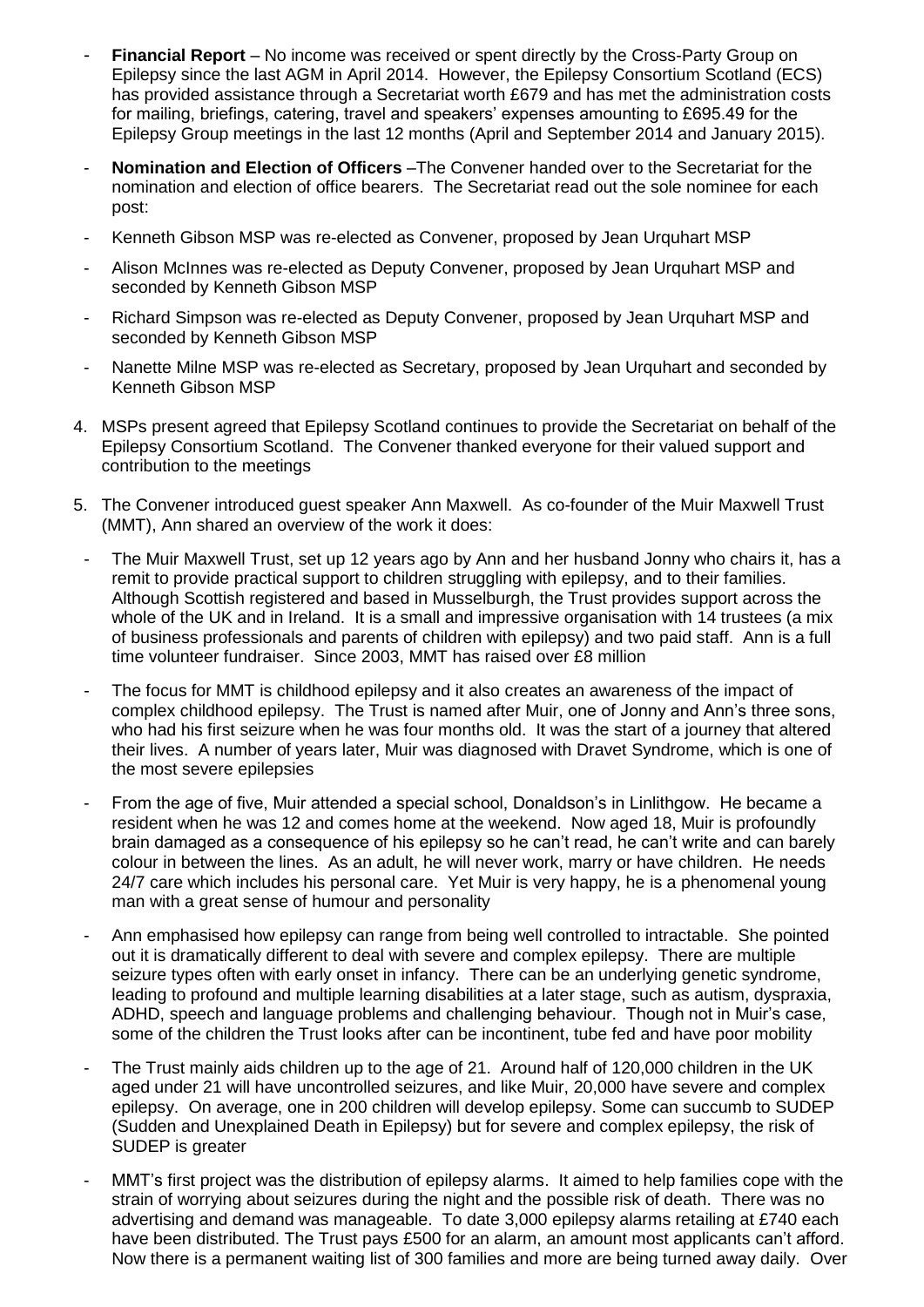the last decade, MMT has also been very involved in the manufacture/improvement of epilepsy alarms and has contributed to emergent new technology

Some good things are happening in epilepsy to which MMT has contributed in the last ten years, especially in the area of diagnostics. A 2007 MMT fundraising ball in London paid for nine state of the art video telemetry units for UK hospitals. These included The Sick Children's in Edinburgh and Glasgow's Yorkhill hospital, as well as to the national charity Young Epilepsy which named its video telemetry wing after Muir Maxwell. Similar portable technology was purchased to enable patients to be monitored at home for EEGs.

Genetic testing in Australia of Muir's DNA resulted in a two year wait and positive diagnosis of a mutation in Muir's SCN1a gene known as Dravet Syndrome. Consultant paediatricians subsequently invited Ann to help establish a Genetic Diagnostic Service dedicated to children with epilepsy, based in Yorkhill Hospital. MMT purchased the first DNA Sequencer in the UK dedicated to testing DNA from children with suspected epilepsies. It has went on to be an award winning and government self-funded service. The Trust initially funded a Fellow. He worked with families receiving a genetic diagnosis for their child and he published a number of significant papers. These addressed serious quality of life issues which families struggle to deal with at the severe and complex end of the spectrum. MMT is proud of what this service achieves

- Last year, MMT was able to contribute to improving MRI imaging that helps with epilepsy surgery in a pioneering initiative happening in the UK. Ann recently got involved in a UK campaign to trial medical marijuana for children with very profound epilepsies. Fellow MMT colleague, consultant neurologist Richard Chin worked directly with MHRA/Ethics team to enable that research to happen. He also heads up the collaborative partnership work between the Muir Maxwell Epilepsy Centre and the University of Edinburgh's Neuro-sciences Centre, focusing on the causes, cures and real quality of life issues around epilepsy
- MMT's remit is shifting now Muir has reached 18. Therefore, the work of the Trust and its campaigning is about supporting young people with profound and multiple learning disabilities who are leaving school and transitioning to adult services. What is delivered in children's services is not necessarily matched in adult care, which is a concern
- MMT has received considerable support, ranging from Princess Ann as Chancellor of the University of Edinburgh, from David Cameron in Westminster and Shona Robison in the Scottish Government. Celebrities such as Christopher Biggins help raise awareness and increase MMT's fundraising profile which in turn attracts a strong and loyal supporter base from the business sector. Today MMT launches its new Cupcake Challenge campaign to raise awareness of epilepsy (with online Just Giving donations, by phone to MMTC8870070, and trending on twitter with #beatepilepsy.) Someone once said to Ann that "beating epilepsy should be a piece of cake". MMT's Cupcake campaign hopes to become an international challenge that creates a new Guinness World Record and changes perceptions of epilepsy worldwide.
- 6. The Convener thanked Ann Maxwell for her presentation and invited questions:

Jean Urquhart MSP asked if other hospitals in the UK had developed diagnostic testing or undertaken research similar to that by Dr Richard Chin. Ann Maxwell said the Genetic Diagnostic Service at Yorkhill fulfils the needs of the whole of the UK at the moment, receiving DNA from the rest of the UK where genetic epilepsies are suspected. Great Ormond Street Hospital also has its own genetic testing which is equally sophisticated. The national cohort data held at Yorkhill is more extensive, enabling on-going research by MMT's Fellow who has produced at least five published papers. Genetic testing is now accepted and recognised alongside clinical diagnosis.

Allana Parker asked about MMT's schools awareness-raising programme. Ann Maxwell replied her 'Mum on the run' campaign involved speaking to children about the basics of epilepsy and the work of MMT. Her presentation had been well received with pupils coming in with their heads down and going out with their heads up, inspired because of what they heard about Muir Maxwell. The schools programme is not being actively marketed given the new Cupcake campaign.

Brian Rocks wondered if the alarms were purchased for every area in Scotland as well as the UK? Ann said sometimes epilepsy specialist nurses approached MMT on behalf of families or else families applied directly from all over the country. MMT staff will send a voucher to enable families to claim their epilepsy alarm, currently from Sentorium in Fife. MMT regularly reviews and tests different kind of alarms.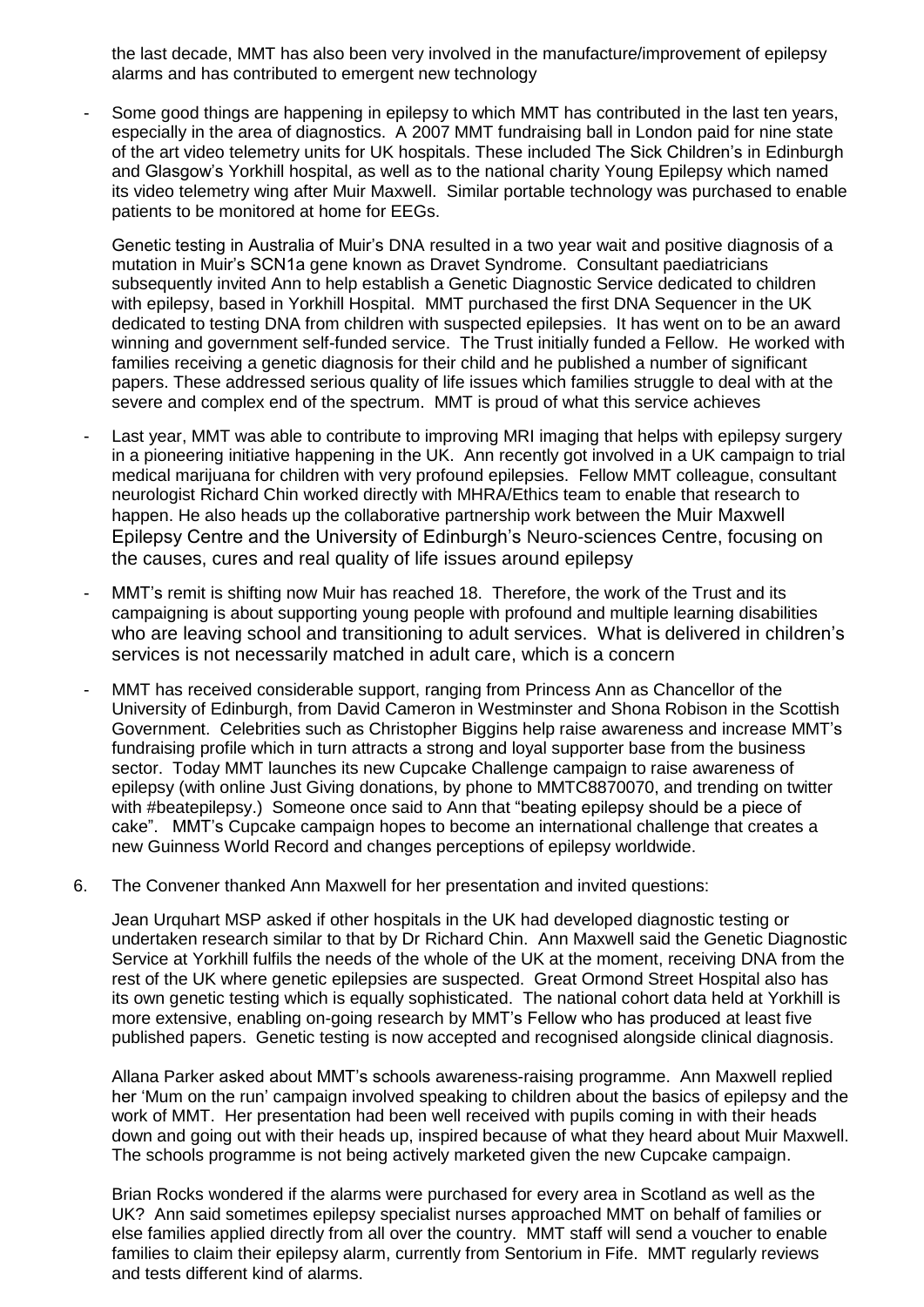John Heaney mentioned that alarms for adults with epilepsy are available from social work for a monthly fee. He asked if MMT offered this? Ann explained it was much easier for adults to get an epilepsy alarm from social services. Over the past 12 years she had discussed who will fund epilepsy alarms with the Procurement team in the Scottish Government Tele care Department, the Minister for Health, social workers and epilepsy specialist nurse. Convener Kenneth Gibson MSP is now helping with a potential motion to be discussed in Parliament given that there are a handful of people who have achieved getting an alarm but the UK wide majority don't get one. Alarms tend to be directed towards old people first who have epilepsy and dementia. In fact, the Cupcake campaign is fundraising specifically to raise a minimum of £250,000 to provide 500 epilepsy alarms. MMT is going to challenge the Scottish Government and Westminster to match fund on every pound raised so this issue can be addressed once and for all.

Celia Brand relayed some good news about the Community Alarm Services (CAS). Many in Scotland now provide for children and families who fill in the appropriate referral forms. However, CAS can be difficult to find, they are not well advertised but when asked directly for help, no request has been turned down yet. There are councils where locating CAS is more difficult but if people can get the referral form they'll get the alarm. Ann Maxwell felt the point was it should not be difficult. Celia Brand mentioned only a few local authorities said they would not provide, and Forth Valley will not give an alarm to anyone aged under 18 unless it's a specific circumstance.

John Heaney mentioned occupational therapist assessments of health and care needs for people with epilepsy. In terms of clinical governance, Celia Brand wanted to see Community Alarm Services maintaining data on alarms to ensure they are working properly. She suggested the CPG on Epilepsy needed to push this idea forward with local authorities and the local numbers eligible for CAS would not be huge. Ann Maxwell reminded everyone of the 300 families on the MMT waiting list and having to turn away new applicants daily. Celia Brand suggested MMT refer these families to ESNs as there may be other reasons involved. Ann Maxwell said that was their practice but some families kept coming back, though hearing of CAS provision was good news.

Chris Jeans commented that the MMT's provision of alarms was fantastic and so important. She learned retrospectively about alarms and similar devices after her son Steven died suddenly from epilepsy (SUDEP) over four years ago. If she had known about these alarms at the time, she would have got one. Celia Brand said that these alarms are not a preventer of sudden and unexpected death. Chris Jeans agreed but explained for a mum of a child or a family member with epilepsy she could guarantee that people would want to use everything available to try and prevent SUDEP. Celia Brand explained that alarms pick up convulsions rather than seizure types. Interesting published research had described a man who died in a video telemetry unit while he was being monitored. He took a fatal simple partial seizure in his sleep which wasn't picked up by the bed alarm. It was important to develop alarms that detected more than just movements.

Ann Maxwell offered the view that alarms helped a family's quality of life and peace of mind. The idea that a child has a seizure, while the parents sleep through it, is truly distressing. Her son Muir had slept in his parents' bed night after night until they got an epilepsy alarm. Families may decide to sleep in the same room, or parents don't sleep together anymore when a child has such severe epilepsy. Celia Brand mentioned a recent research study in the North East of Scotland which looked at alarms and usage. Lots of parents chose listening devices and newer alarms with video screens over a bed alarm that only detects movement or wetness. Ann Maxwell remarked that some alarms are now starting to monitor the person's heart rate as well. Brian Rocks concurred as the alarm he is testing for West Dunbartonshire Council measures pulse and heart rate and it can tell different types of seizure. Ann Maxwell mentioned that current alarms will be like dinosaurs compared to the technology that's coming. Yet perhaps the value placed by families on alarms hasn't necessarily been recognised in quite the same way by the medical profession and Government.

7. Kenneth Gibson thanked Ann for answering these questions. He invited organisations to bring any other points to the attention of the group.

Hilary Mounfield said that for National Epilepsy Week, the William Quarriers Scottish Epilepsy Centre is going to privately screen a film called 'Electricity' on Wednesday 20 May. It is a commercial film which was similarly shown in Glasgow by Quarriers a few months ago. It features a young woman who has epilepsy and she gives a very realistic representation. Anyone who would like to come along to the May event can get in touch with Quarriers' staff.